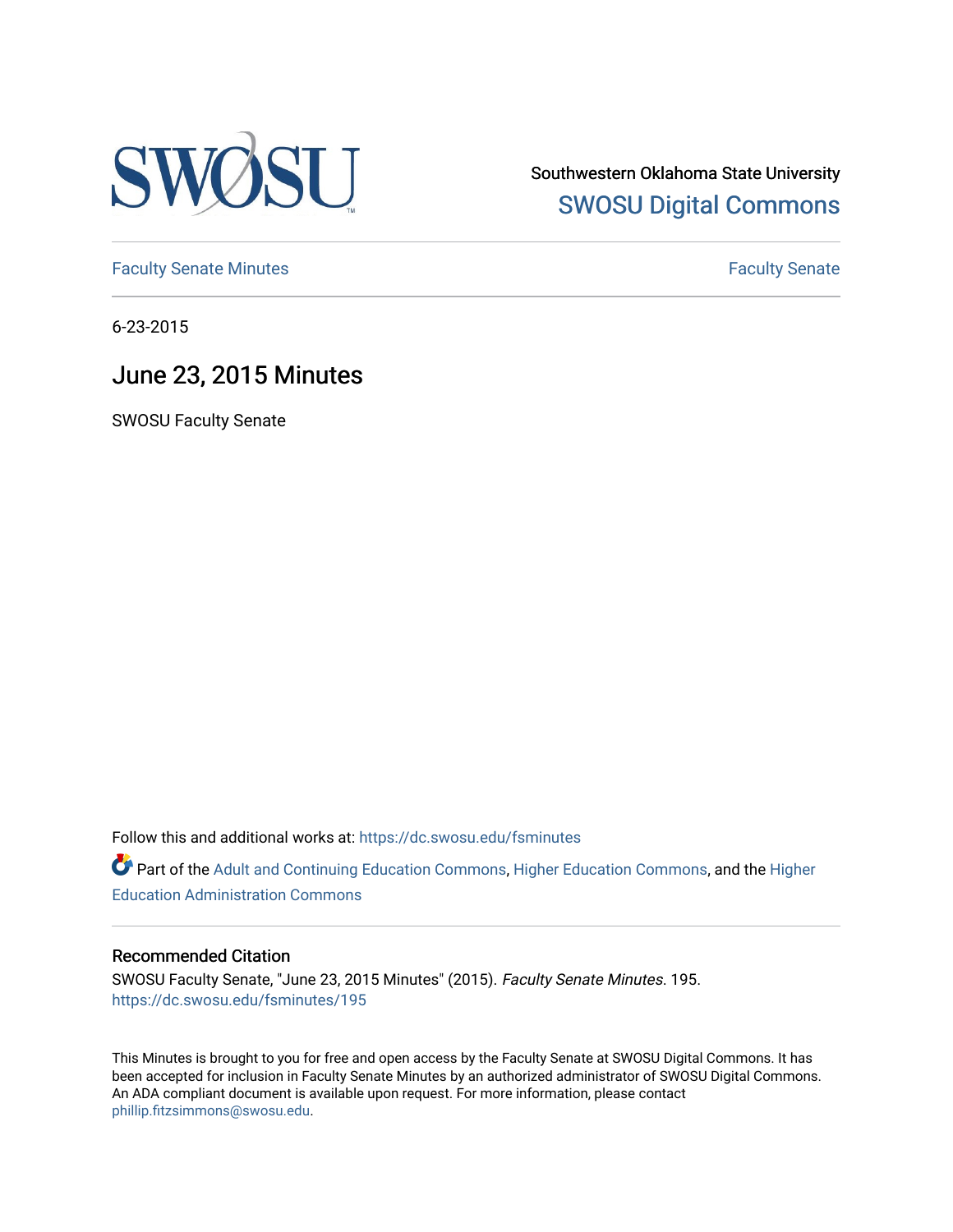#### Approved Minutes Southwestern Oklahoma State University FACULTY SENATE Tuesday, June 23, 2015—3:00 pm EDU 201

**I. CALL TO ORDER:** Faculty Senate President Jared Edwards called the June meeting of the Faculty Senate to order at 3:00 p.m. in Education 201.

**II. ESTABLISHMENT OF A QUORUM:** The following members were in attendance: Tammy Blatnick, John Bradshaw, Krista Brooks, Rickey Cothran (for Lisa Castle), Dayna Coker (at Sayre), Tommye Davis (at Sayre), Jared Edwards, Kristin Griffeath, Nina Morris (for Tiffany Kessler), Sunu Kodumthara, Ron Koehn, Doug Linder, Jim Long, Scott Long, Kris Mahlock, Tom McNamara, Evette Meliza, Bo Pagliasotti, Cynthia Pena, Linda Pye, Les Ramos, Ann Russell, Lisa Schroeder, Karen Sweeney, Marcy Tanner, Wayne Trail, Muatasem Ubeidat, and Trisha Wald.

**III. CERTIFICATION OF SUBSTITUTES:** Nina Morris for Tiffany Kessler and Rickey Cothran for Lisa Castle.

**IV. PRESENTATION OF VISITORS:** None. New Business Procedural Issues Inserted Here.

**V. APPROVAL OF MINUTES:** The Minutes from the May meeting were approved through a voice vote with no opposition.

#### **VI. ANNOUNCEMENTS**

#### **A. President Jared Edwards**

- 1. From the Executive Council meeting of June  $8<sup>th</sup>$ :
	- a. Guns on campus bills are over for this year, but Texas changes almost guarantee that the bills will be back next year
	- b. OK Promise hours requirements did not come out of committee
	- c. Budget
		- i. Officially a 2.5% cut, but functionally a 3.4% cut
		- ii. Officially \$800,000, but functionally \$1 million
		- iii. Bond debt explains the difference
		- iv. Our revolving money was not taken
		- v. Remaining questions are impact of tax cut and health care increases
		- vi. Tuition increases—assumption of 4.87% increase included in student bills
	- d. Dr. Varner shared information on student data from 2006 to present
		- i. Suggests increase in commuting, dependents, and employment with decrease in family support
		- ii. We lose more students after  $2<sup>nd</sup>$  year than after  $1<sup>st</sup>$  year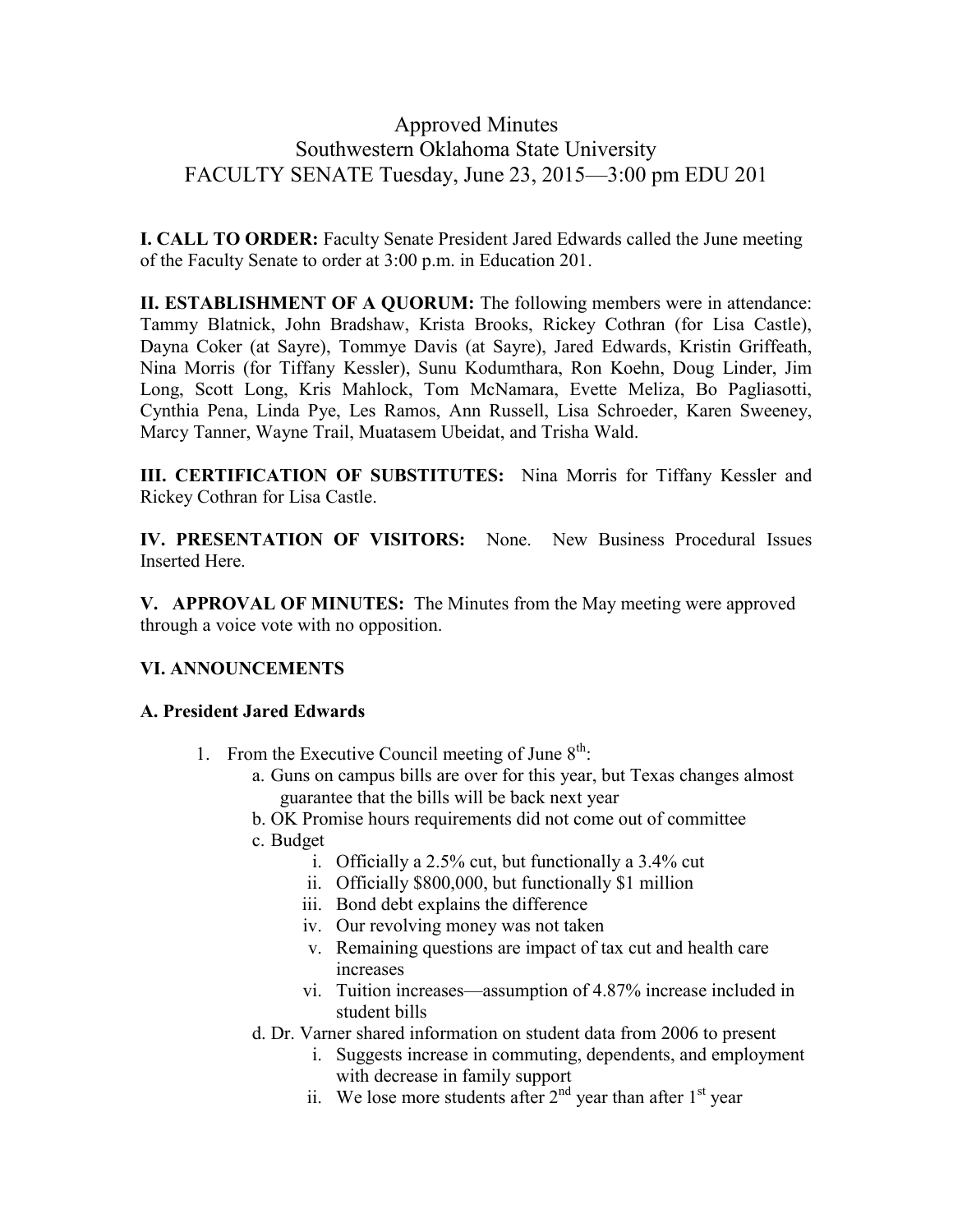- iii. Juniors and Seniors have more positive views of university, including advising, than Sophomores and Freshmen.
- iv. Approximately 1/4 of accepted transfer students choose to enroll
- 2. From the Administrative Council meeting of June  $8^{\text{th}}$ .
	- a. There will be accessibility workshops in July and more in the fall.
	- b. IT is putting in a new fax server. Old fax machines will go, combo devices will stay, and faxes will be delivered directly to e-mail
	- c. The library has gathered resources that Dr. Varner cited in her brown bag talk, and they will be on reserve under her name.
	- d. Questions about suspension/academic status now go to Wendy Yoder.
	- e. Staff Council is going to be conducting focus groups and will appreciate staff members being given the flexibility to participate.
	- f. The numbers for Camp Duke and Summer NSOs are both higher than last year.
	- g. Brian Adler—this is the time to order trifold brochures for your department.
	- h. HR
- i. Less than 20 minutes is not a lunch break…may lead to overtime compensation issues with adjusted summer schedule.
- ii. Make sure status of student workers is up to date.
- i. Physical Plant
	- i. Let them know about activities outside summer hours in advance to adjust the air-conditioning schedule
	- ii. Stafford is always on, so that space may be a good option
	- iii. Projects are backed up due to reduced staff (cuts and summer schedule)
	- iv. Crosswalks
		- 1. Davis
			- a. ODOT will do studies
			- b. Speed bumps are not an option
			- 2. Campus Loop
- j. International Students Office—increase continuing including MBA students
- k. Ed Klein is new chair of education
- l. VPSA Ruth Boyd
	- i. Title IX compliance
		- 1. Information both printed and on dedicated website
		- 2. University Wide Campaign
		- 3. Proactive Programing events
			- a. Across campus
			- b. Targeted groups
	- ii. If your organization or class is doing something related, let the office of the VPSA know so that it can be included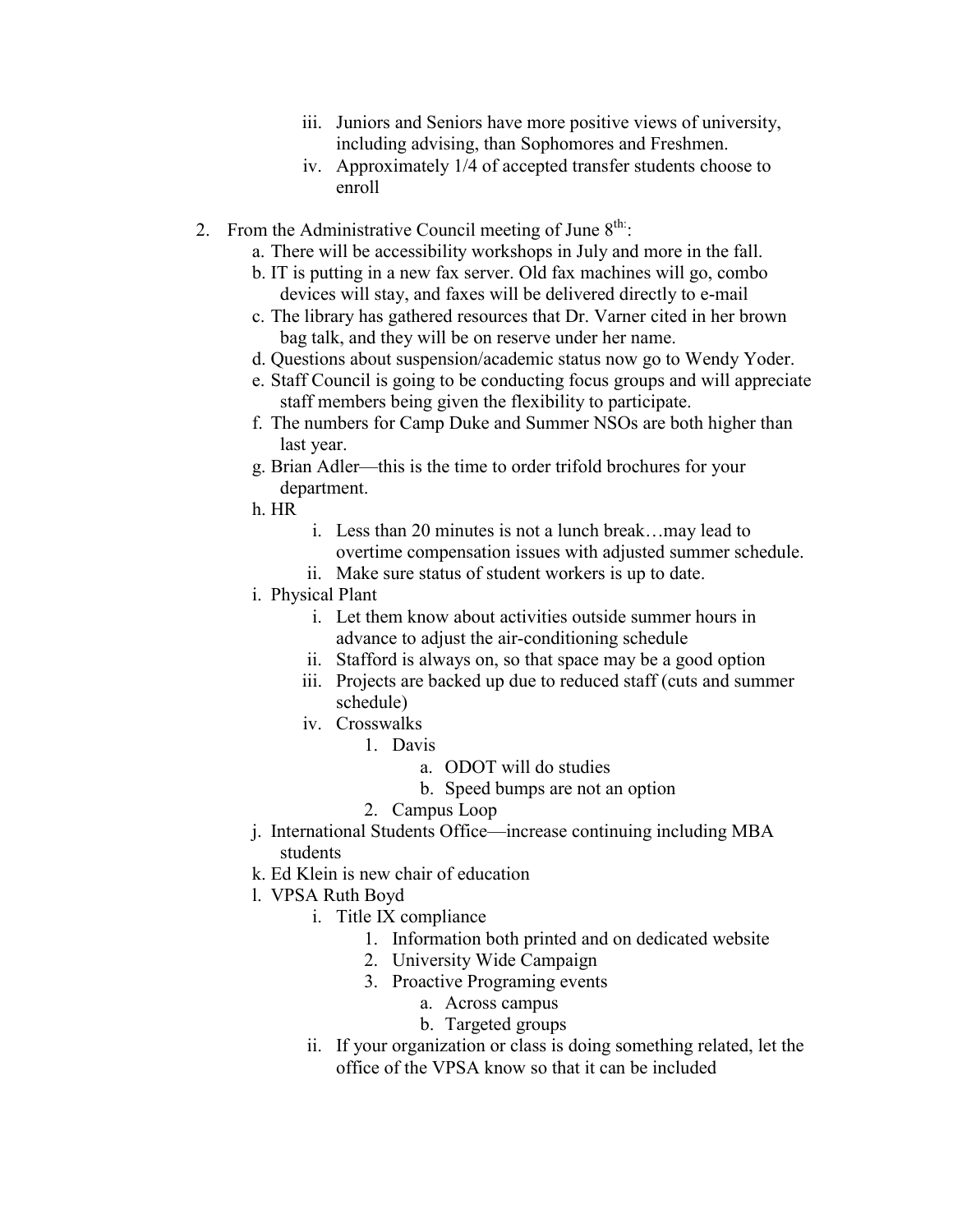- m. Changes to Freshman Orientation regarding crosswalks and success in math
- n. The President went over the budget issues again and mentioned that we would be seeking efficiencies
- 3. Meeting with the Provost
	- a. No meeting since last Senate meeting—will meet on June  $30<sup>th</sup>$ .
- 4. Committee Assignments—See Appendix A.

#### **B. Secretary/Treasurer Trisha Wald**

**1. Roll Sheet** – please sign.

#### **2. Treasurer's Report:**

- a. BancFirst Checking Account:
	- i. May Meeting Balance: \$1865.94
	- ii. CURRENT BALANCE: \$1,672.94\*

\*\$193.00 check (check 2001) written on 5/19/15 to SWOSU for Retirement Reception.\*

- b. University Account:
	- i. May Meeting balance: \$105.01
	- ii. CURRENT BALANCE: \$105.01
- **C. President-Elect Tom McNamara:** Nothing to report.
- **D. Past President Evette Meliza:** Nothing to report.

**E. Student Government Representative:** The SGA did not have a representative at the meeting.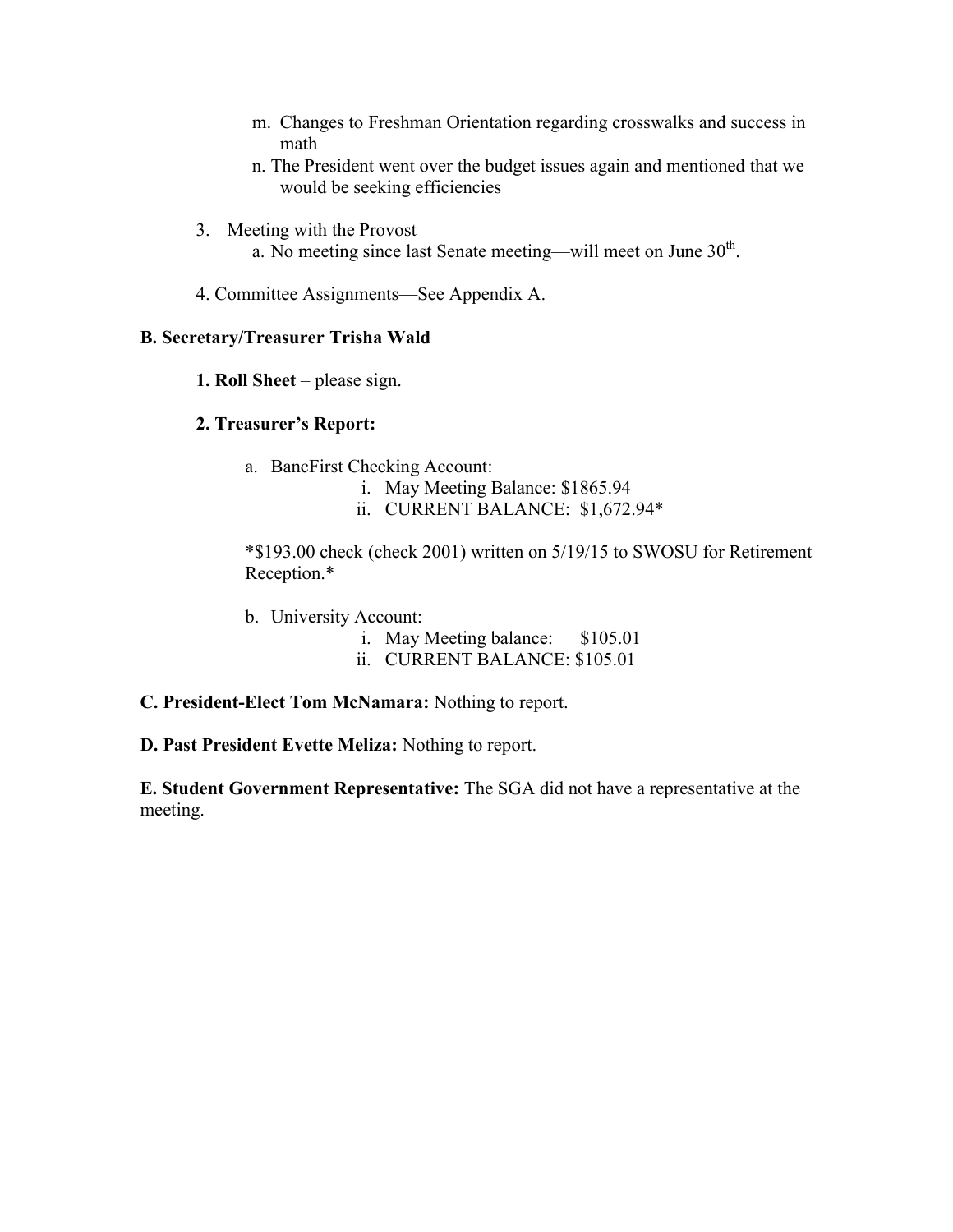#### **VII. REPORTS FROM STANDING AND AD HOC COMMITTEES:**

- A. Judiciary Committee—Chair Marcy Tanner
- B. Personnel Policies—Chair Wayne Trail
- C. University Policies—Chair Les Ramos

#### **Initial Report of the Judiciary, Personnel Policies, and University Policies Committees Regarding Evaluation Procedures and Faculty Senate Representation for Tenure-eligible Personnel in Administrative/Service Units (June 2015)**

#### **Background and Charge**

This initial report begins to address a request to the Faculty Senate by Provost James South to develop recommendations for evaluation procedures (continuance, tenure, etc.) and Faculty Senate representation for personnel in administrative/service units (not traditional faculty appointments in a department or college) who are eligible for tenure. There is precedent for this issue in that eligible SWOSU Libraries faculty may be granted tenure. The SWOSU Libraries has had more than one individual eligible for tenure and may have additional tenure eligible personnel in the future. SWOSU Libraries personnel are represented by a position on the Faculty University Promotion and Tenure Review Committee (FUPTRC). In addition, SWOSU Libraries personnel are represented in the Faculty Senate. However, there is not a defined policy and/or procedure regarding an individual eligible for tenure in administrative/service units where it is not likely that another individual in that unit will be tenure-eligible.

#### **Questions for Senators to Guide Multi-Committee Discussion**

A. Regarding the unit level evaluation of a candidate for continuance and tenure in an administrative/service unit, should the established procedures in the *Faculty Handbook* be followed as described in Section B. Continuance Procedures, Departmental Continuance Committee Composition and in Section 2 Review Process and Schedule for Promotion and Tenure? Note that both sections describe procedures when there are inadequate numbers or no eligible faculty members in the candidate's unit or department to form a review committee (as has occurred in small departments, the review committee may be composed of faculty entirely outside of the candidate's unit).

B. Regarding the university level evaluation of the candidate for tenure, should the candidate be evaluated within the existing procedures/composition of the Faculty University Promotion and Tenure Review Committee (FUPTRC) without adding an additional member to the FUPTRC or should an additional member be added to the committee? If so, could this member be an "at-large" member who would collectively

C. Regarding the Faculty Senate, how should tenure-eligible personnel in administrative/service units be represented? How do we ensure that representation is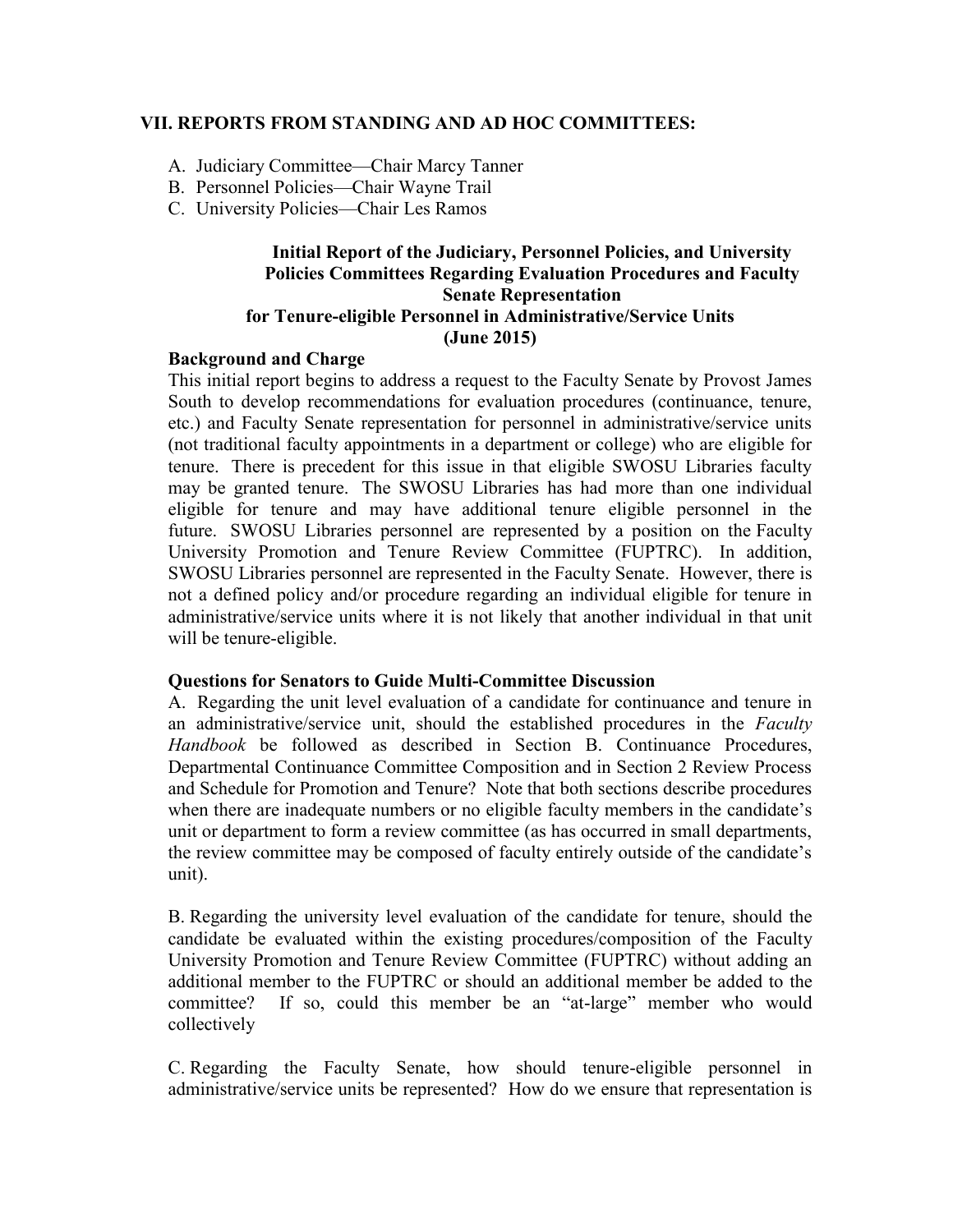proportionate and fair for all faculty members, both those within and outside of an academic unit? Can tenure-eligible personnel in administrative/service units be represented adequately by the existing Faculty Senate composition? If, according to the Faculty Senate Constitution, we have one senator for every seven full-time faculty members within an academic unit, how can we arrange for proportional representation for one individual in an administrative/service unit? The Judiciary Committee has discovered a faculty senate constitution from an institution, which describes "at-large" senators in addition to those elected by individual Colleges. Could we consider an "at-large" senator(s) to represent a "pool" of a small number of tenure-eligible personnel from administrative/service units, which are not traditional academic departments or units?

D. In respect to teaching, scholarly activity, and service, will tenure-eligible personnel in administrative/service units have opportunities to adequately participate in all three areas?

#### **Report submitted.**

#### **VIII. UNFINISHED BUSINESS:**

**Faculty Senate Motion 2015 – 05-02:** Faculty who teach online courses shall be evaluated by their peers using a form that pertains to the facilitation and teaching of online courses. See attached draft sample form.

**Rationale**: More and more online courses are being offered at SWOSU to accommodate the changing needs of our students, and as such, we feel it is necessary for our Peers to have an instrument that could be used to evaluate the facilitation or teaching of Online Courses. A revised Faculty Peer Observation form that can be used for Online Courses has been requested by many online instructors. We are proposing a review period of one week of the online course and a change of questions which pertain to online courses. The motion was tabled by a voice vote with no opposition.

Motion was made to remove FS Motion 2015- 05-02 from the table and passed by a voice vote with no opposition.

FS Motion 2015 – 05-02 passed by a voice vote with no opposition.

#### **IX. NEW BUSINESS:**

- **A. Robert's Rules of Order:** Robert's Rules of Order were adopted by affirmation for use during the 2015/2016 year.
- B. **Confirmation of Appointees:** Linda Pye and Scott Long were appointed by affirmation as Archivist and Parliamentarian, respectively, for the 2015/2016 year.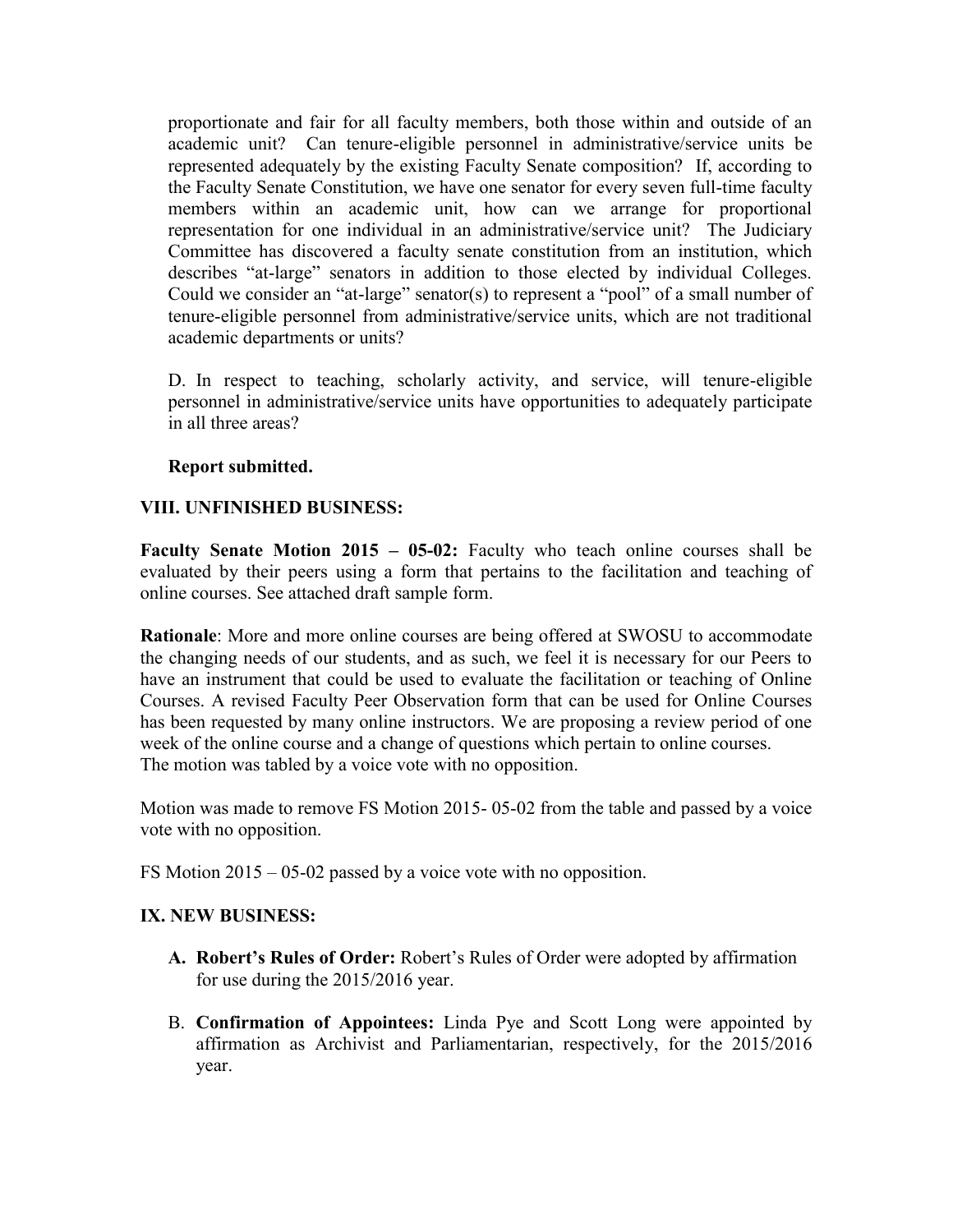**X. ADJOURNMENT:** Meeting adjourned at 3:52 P.M. by a voice vote with no opposition.

Respectfully submitted,

Jared Edwards, Faculty Senate President

Trisha Wald, Faculty Senate Secretary

# **Next meeting Tuesday July 21st at 3 p.m.**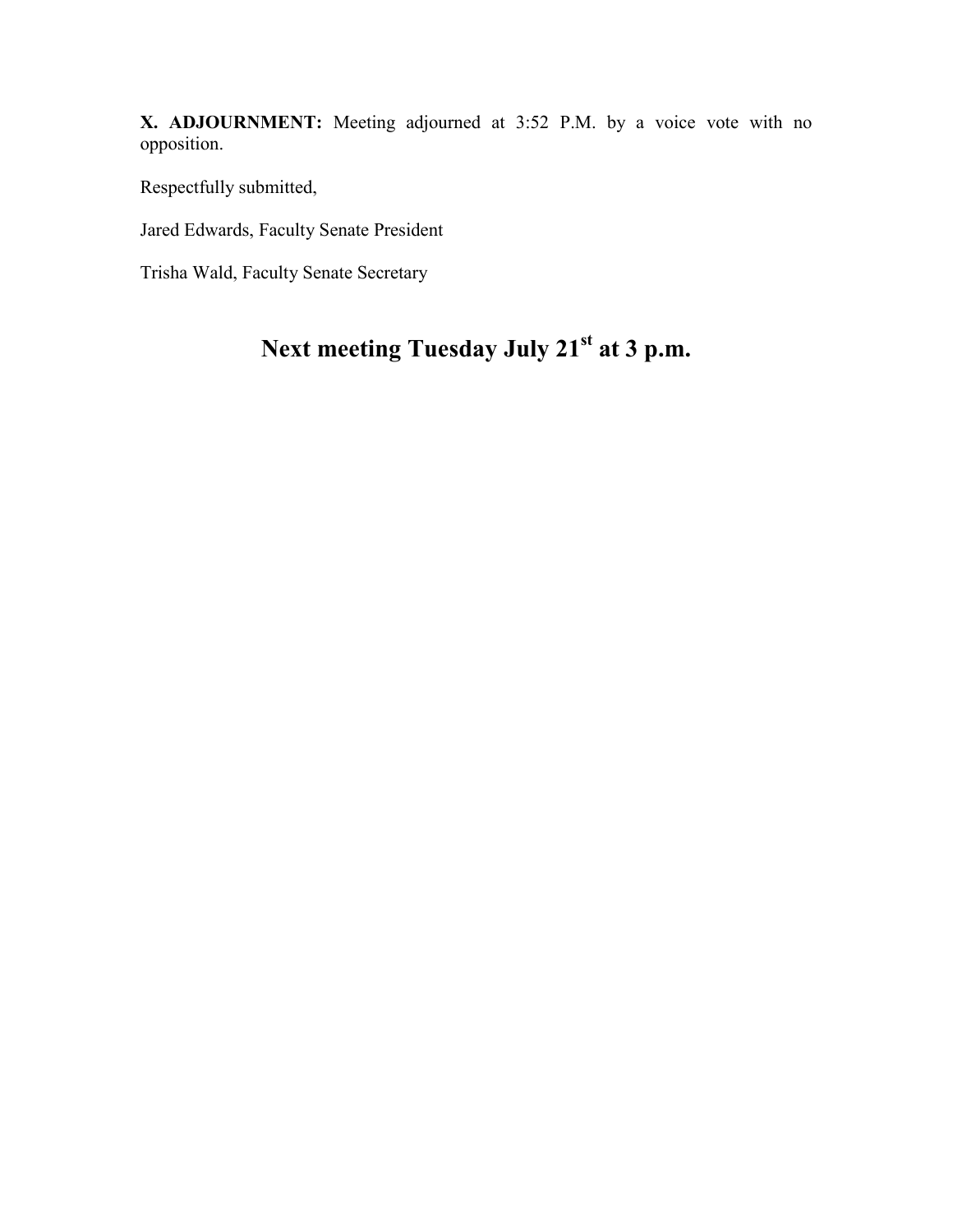# **Appendix A**

#### **Faculty Senate Committees**

#### **Audit Committee 4**

Jim Long (Chair) Tammy Blatnick Stacey DiPaolo Kristin Griffeath

#### **Budget and Program Committee 5**

Brad Bryant (Chair) Lisa Castle Tiffany Kessler Linda Pye Trisha Wald

#### **Curriculum Committee 6**

Ann Russell (Chair) John Bradshaw Krista Brooks Tommye Davis Jerry Dunn Evette Meliza

#### **Judiciary Committee 4 (1 from each college)**

Marcy Tanner (CPGS) (Chair) Krista Brooks (COP) Dayna Coker (CAAP) Sunu Kodumthara (CAS)

#### **Nominating Committee 5**

Scott Long (Chair) Brad Bryant Doug Linder Karen Sweeney Linda Pye

#### **Personnel Policies Committee 6**

Wayne Trail (chair) Lisa Castle Ryan Haggard Tom McNamara Cynthia Pena Les Ramos